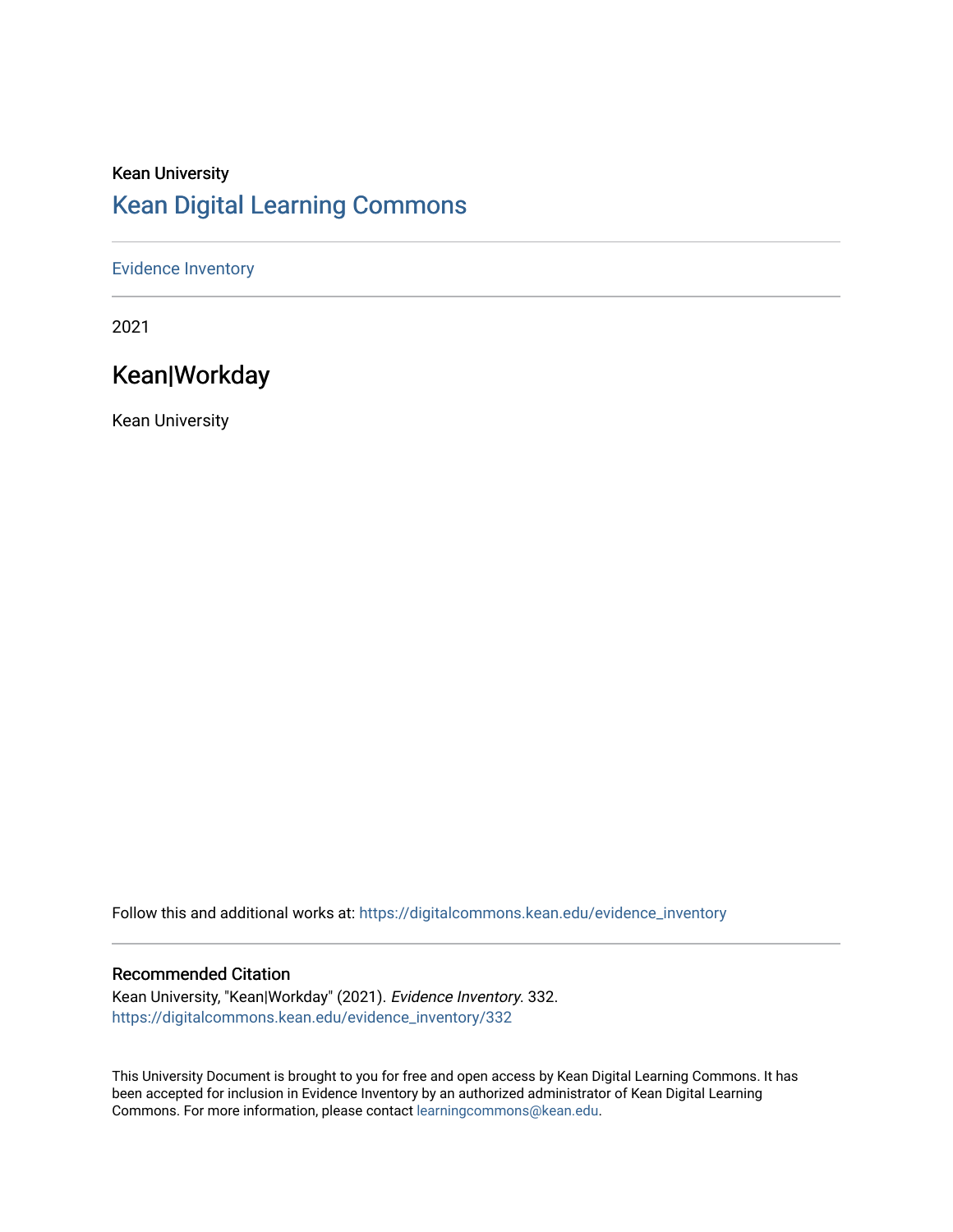#### Kean|Workday

#### Abstract

Kean University's Office of Human Resources is excited to announce its transition to Workday, a new Payroll and HR System. Say hello to ease with our new self-service system, where you will can now view and manage all of your employment information from one place anytime, anywhere.

#### Workday is now LIVE! [Click here](https://www.myworkday.com/kean/login.htmld) to access the system.

Have questions about Workday? Please send an email to us at [workday@kean.edu.](mailto:workday@kean.edu)

#### Important Announcements

- NEW: 10/7/2021 Announcement re. Columbus & Veteran's Day Holidays
	- NEW: [Compensatory Time form for worked holidays](https://www.kean.edu/media/comp-time-form-open-holidays)
- [12/21 Workday is Now Live Announcement](https://www.kean.edu/media/workday-live-announcement)
- [12/17 Announcement Time & Attendance Changes](https://www.kean.edu/media/wd-time-attendance-announcement)
- [12/16 Announcement Changes to Pay Schedule](https://www.kean.edu/media/wd-pay-schedule-change-announcement)

#### Training Materials & Helpful Resources

(section to be updated on an ongoing basis)

- [Who to Contact HR & Payroll](https://www.kean.edu/media/wd-who-contact)
- [2021 Pay Schedule](https://www.kean.edu/media/2021-pp-schedule) for All Employees
- [Workday Glossary of Terms](https://www.kean.edu/media/wd-glossary)
- [My Guide Accessing Workday Mobile App](https://www.kean.edu/media/wd-mobile-app)
- [My Guide General Navigation & User Basics](https://www.kean.edu/media/general-navigation-user-basics-final)
- [My Guide Employee Self-Service](https://www.kean.edu/media/wd-self-service) (Provides instructions on updating personal & banking Information. Please note that all address changes must also be made in [Benefitsolver](https://my.state.nj.us/openam/UI/Login) for State Health Benefits purposes.)
- [My Guide Preferred Name Changes](https://www.kean.edu/media/wd-preferred-name-changes)
- [My Guide Viewing Your Payslip](https://www.kean.edu/media/wd-viewing-your-payslip)
- Workday Basics Video: [Part 1](https://share.vidyard.com/watch/5Bcqp7T39u6EYP9pmJDB6n?) & [Part 2](https://share.vidyard.com/watch/D6WybkiL8brrybk7bP5gJE?)
- NEW: [My Guide Data Entry for COVID-19 Vaccination](https://www.kean.edu/media/wd-data-entry-covid-19-vaccination) (self-report)

#### Time & Attendance Information

#### For Employees

- [My Guide Time Off Plans & Balances](https://www.kean.edu/media/wd-viewing-time-plans-balances)
- [My Guide Requesting Time Off](https://www.kean.edu/media/wd-requesting-time)
	- [Click here](https://share.vidyard.com/watch/q3gZX3NBp4i5irPFFQnTqe?) for an instructional video on requesting time Off for FT employees.
- [My Guide Correcting Time Off Requests](https://www.kean.edu/media/wd-correcting-time-request) 
	- [Click here](https://share.vidyard.com/watch/19HafP8GdtZBf8ftWC2Nv9?) for an instructional video on how to correct a time off request.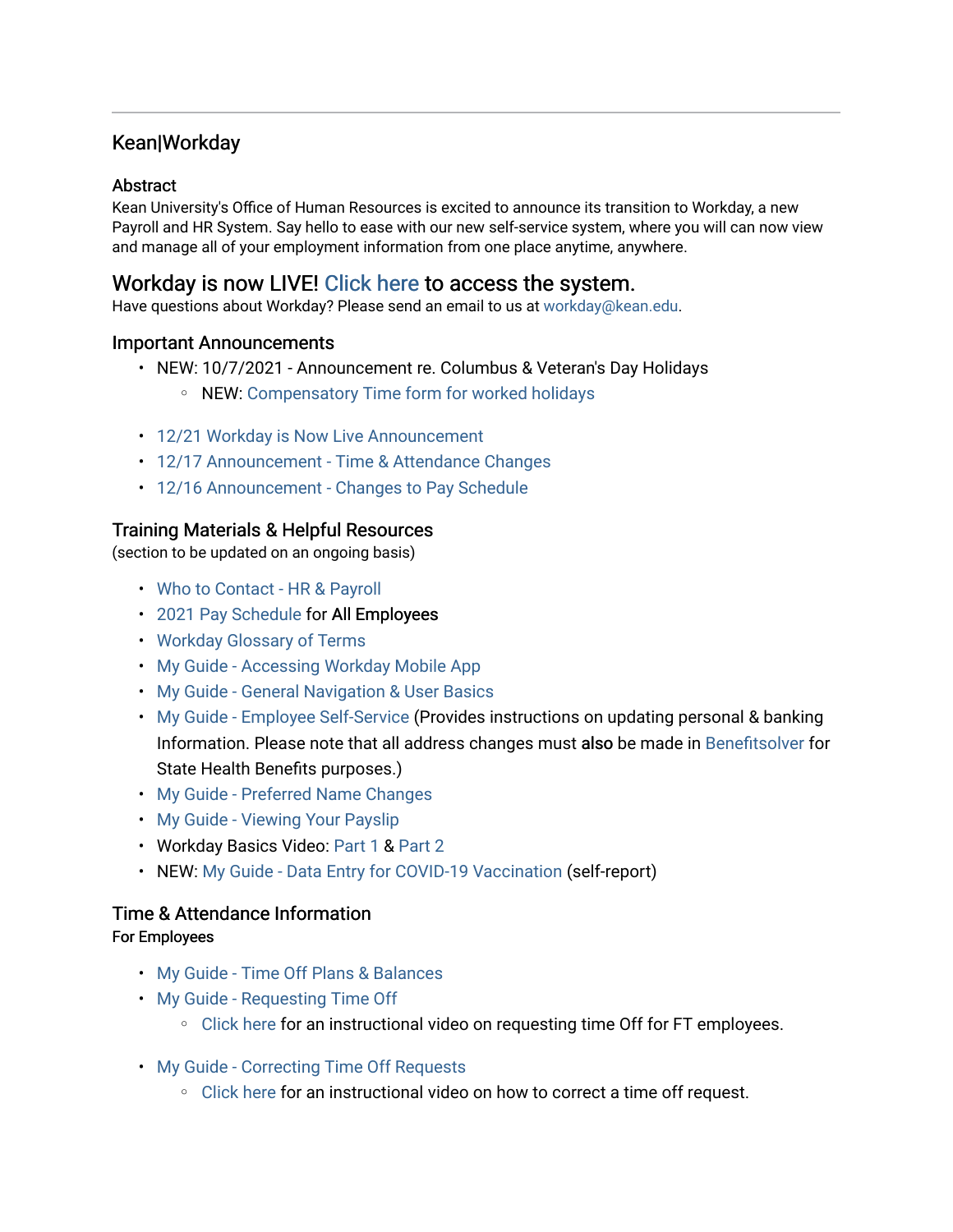- [My Guide Clocking In & Out](https://www.kean.edu/media/wd-clocking-out) \*\*Please note that clocking in/out is required ONLY for employees who previously clocked in/out in Kronos\*\*
	- [Click here](https://share.vidyard.com/watch/gSzv1wzQWWVouh3JCGNsog?autoplay=1&vyetoken=2c8e05c4-0d9b-4543-aa28-11815fa1d5aa) for a video with step by step instructions for clocking in & out.
- [My Guide Submitting Your Time Worked](https://www.kean.edu/media/wd-submitting-your-time) (for PT, hourly & non-exempt employees)
	- [Click here](https://share.vidyard.com/watch/ftLdtXoBkqBJVFZrx3anPz?autoplay=1&vyetoken=2c8e05c4-0d9b-4543-aa28-11815fa1d5aa) for a video with step by step instructions on submitting time worked.
- [My Guide Submitting Overtime](https://www.kean.edu/media/wd-submitting-overtime)
	- [Click here](https://share.vidyard.com/watch/4h1YeGcunKSqtzGJrskEBq?autoplay=1&vyetoken=2c8e05c4-0d9b-4543-aa28-11815fa1d5aa) for a video on how to clock in/out and submit overtime hours worked.
- Troubleshooting:
	- [Common Errors Adjusting AutoFill Schedule for Paid Time Off](https://www.kean.edu/media/common-errors-schedule-adjustments-pto)

#### For Supervisors & Timekeepers

- [My Guide Approving Time Off Requests](https://www.kean.edu/media/wd-approving-time)
	- [Click here](https://share.vidyard.com/watch/w3FGCBSZx5Ab87WH2k1Cm2?) for a video on approving requests for time off.
- [My Guide Reviewing Time Worked for Hourly Employees](https://www.kean.edu/media/reviewing-time-worked-hourly-employees)
- [My Guide Approving Time Cards for Hourly & Non-Exempt Employees](https://www.kean.edu/media/wd-approving-time-cards)
- [My Guide Entering Time for Hourly Employees](https://www.kean.edu/media/wd-entering-time-hourly) 
	- [Click here](https://share.vidyard.com/watch/FW8HNUtmytjkJYhQziWCc9?) for a video with instructions on entering time for hourly workers.
- Troubleshooting:
	- [Common Errors Correcting Unmatched Punches](https://www.kean.edu/media/common-errors-unmatched-punches)
	- [Common Errors Unsubmitted Timesheets](https://www.kean.edu/media/common-errors-unsubmitted-timesheets)

#### Recruiting Information

For External Applicants:

• [My Guide - Applying to a Job as an External Candidate](https://www.kean.edu/media/wd-applying-job-external-candidate) 

#### For Hiring Managers & Search Committee Members

- [My Guide Interview & Offer for Hiring Managers](https://www.kean.edu/media/wd-hiring-managers-interview-and-offer)
- [My Guide Search Committee Participant Guide](https://www.kean.edu/media/wd-search-committe-participant-guide)

#### Managerial Evaluation Information

Guide for Employees Being Evaluated

• [My Guide - Managerial Evaluation Guide for Employees](https://www.kean.edu/media/2020-2021-managerial-evaluation-guide-employees) 

#### For Managerial Supervisors & Next Level Management:

• [My Guide - Managerial Evaluation Guide for Supervisors & Next-Level Managers](https://www.kean.edu/media/2020-2021-managerial-evaluation-guide-supervisors-next-level-managers)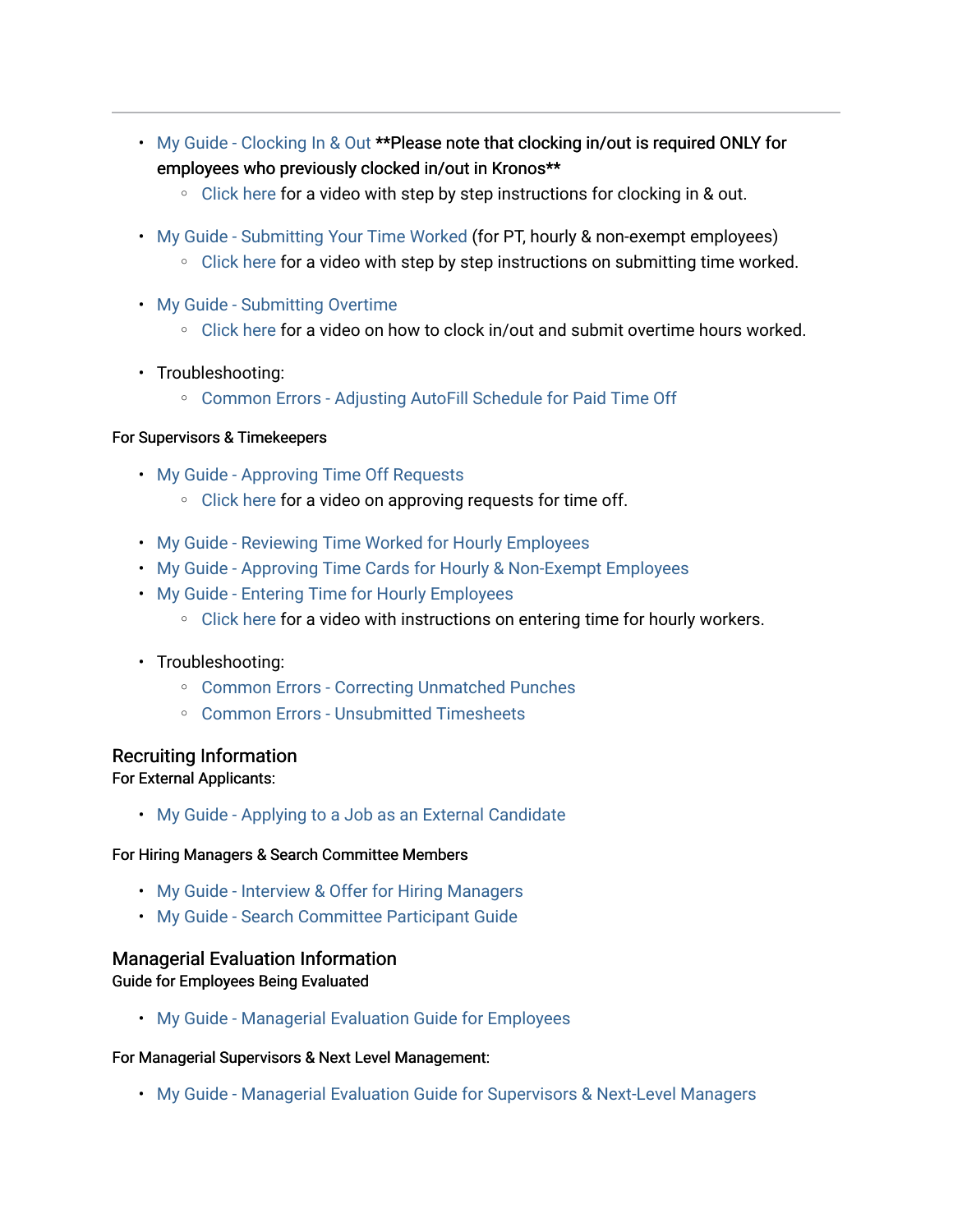# Keywords

Kean, Workday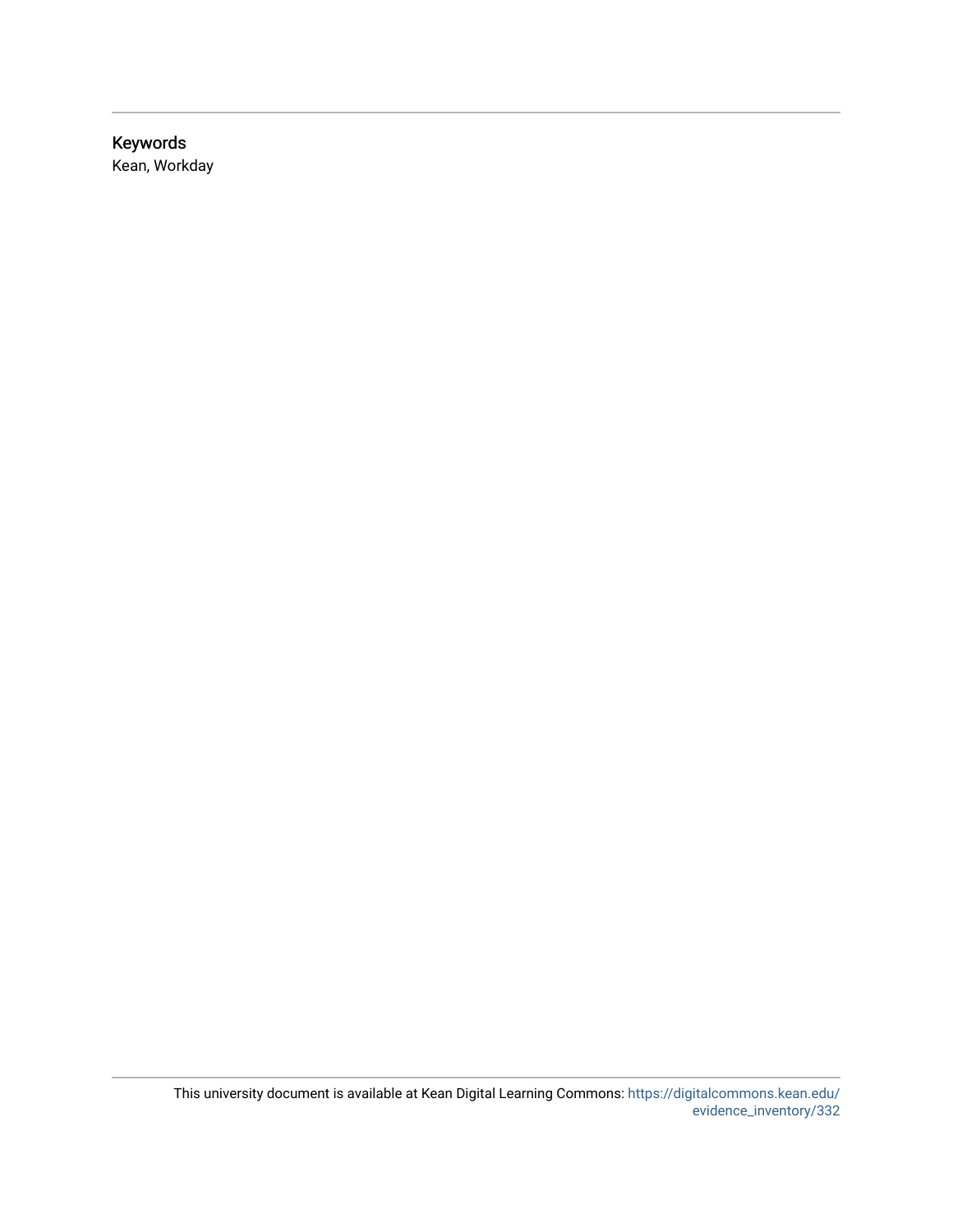# Weather Alert

Due to the impending storm and the State of Emergency recently declared by Gov. Murphy, all classes on the main campus and Kean Skylands are canceled beginning at 7 p.m. tonight. All classes also will be canceled tomorrow, Tuesday, October 26, and nonessential personnel should not report to campus. Kean Ocean students should visit the Ocean County College website for information regarding any class [cancellations.](https://www.ocean.edu/)

[Home](https://www.kean.edu/) • [Offices](https://www.kean.edu/offices) AZ • Human [Resources](https://www.kean.edu/offices/human-resources)

# Kean|Workday

# K E A N | workday

Kean University's Office of Human Resources is excited to announce its transition to Workday, a new Payroll and HR System. Say hello to ease with our new self-service system, where you will can now view and manage all of your employment information from one place anytime, anywhere.

# Workday is now LIVE! [Click](https://www.myworkday.com/kean/login.htmld) here to access the system.

Have questions about Workday? Please send an email to us at [workday@kean.edu.](mailto:workday@kean.edu)

# Important Announcements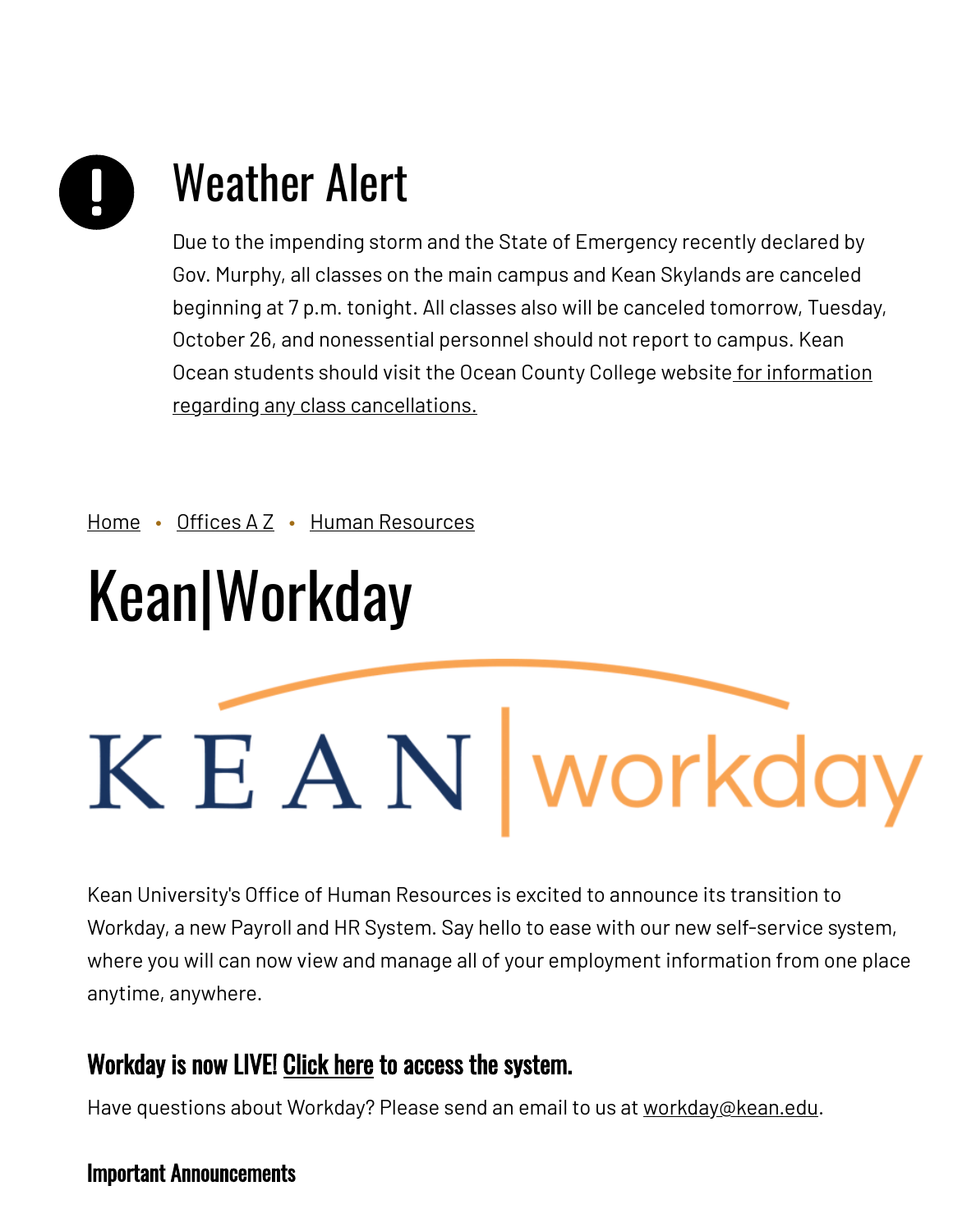- NEW: 10/7/2021 Announcement re. Columbus & Veteran's Day Holidays
	- NEW: [Compensatory](https://www.kean.edu/media/comp-time-form-open-holidays) Time form for worked holidays
- 12/21 Workday is Now Live [Announcement](https://www.kean.edu/media/workday-live-announcement)
- 12/17 [Announcement](https://www.kean.edu/media/wd-time-attendance-announcement) Time & Attendance Changes
- 12/16 [Announcement](https://www.kean.edu/media/wd-pay-schedule-change-announcement) Changes to Pay Schedule

# Training Materials & Helpful Resources

(section to be updated on an ongoing basis)

- Who to [Contact](https://www.kean.edu/media/wd-who-contact) HR & Payroll
- 2021 Pay [Schedule](https://www.kean.edu/media/2021-pp-schedule) for **All Employees**
- [Workday](https://www.kean.edu/media/wd-glossary) Glossary of Terms
- My Guide [Accessing](https://www.kean.edu/media/wd-mobile-app) Workday Mobile App
- My Guide General [Navigation](https://www.kean.edu/media/general-navigation-user-basics-final) & User Basics
- My Guide Employee [Self-Service](https://www.kean.edu/media/wd-self-service) (Provides instructions on updating personal & banking Information. Please note that all address changes must **also** be made in [Benefitsolver](https://my.state.nj.us/openam/UI/Login) for State Health Benefits purposes.)
- My Guide [Preferred](https://www.kean.edu/media/wd-preferred-name-changes) Name Changes
- My Guide [Viewing](https://www.kean.edu/media/wd-viewing-your-payslip) Your Payslip
- Workday Basics Video: [Part](https://share.vidyard.com/watch/D6WybkiL8brrybk7bP5gJE?) 1 & Part 2
- NEW: My Guide Data Entry for COVID-19 [Vaccination](https://www.kean.edu/media/wd-data-entry-covid-19-vaccination) (self-report)

# Time & Attendance Information

# **For Employees**

- My Guide Time Off Plans & [Balances](https://www.kean.edu/media/wd-viewing-time-plans-balances)
- My Guide [Requesting](https://www.kean.edu/media/wd-requesting-time) Time Off
	- [Click](https://share.vidyard.com/watch/q3gZX3NBp4i5irPFFQnTqe?) here for an instructional video on requesting time Off for FT employees.
- My Guide [Correcting](https://www.kean.edu/media/wd-correcting-time-request) Time Off Requests
	- [Click](https://share.vidyard.com/watch/19HafP8GdtZBf8ftWC2Nv9?) here for an instructional video on how to correct a time off request.
- My Guide [Clocking](https://www.kean.edu/media/wd-clocking-out) In & Out **\*\*Please note that clocking in/out is required ONLY for employees who previously clocked in/out in Kronos\*\***
	- [Click](https://share.vidyard.com/watch/gSzv1wzQWWVouh3JCGNsog?autoplay=1&vyetoken=2c8e05c4-0d9b-4543-aa28-11815fa1d5aa) here for a video with step by step instructions for clocking in & out.
- My Guide [Submitting](https://www.kean.edu/media/wd-submitting-your-time) Your Time Worked (for PT, hourly & non-exempt employees)
	- [Click](https://share.vidyard.com/watch/ftLdtXoBkqBJVFZrx3anPz?autoplay=1&vyetoken=2c8e05c4-0d9b-4543-aa28-11815fa1d5aa) here for a video with step by step instructions on submitting time worked.
- My Guide [Submitting](https://www.kean.edu/media/wd-submitting-overtime) Overtime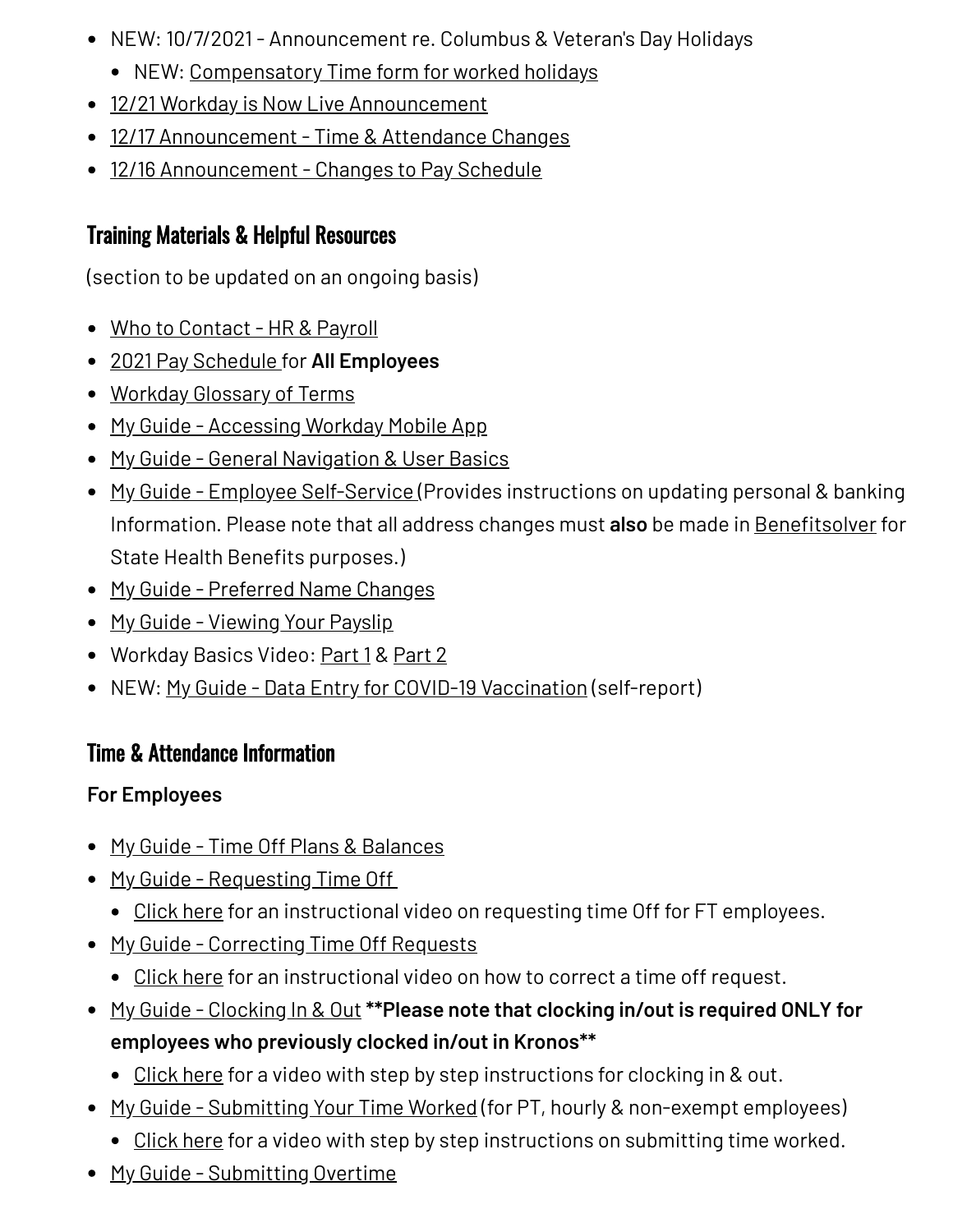- [Click](https://share.vidyard.com/watch/4h1YeGcunKSqtzGJrskEBq?autoplay=1&vyetoken=2c8e05c4-0d9b-4543-aa28-11815fa1d5aa) here for a video on how to clock in/out and submit overtime hours worked.
- Troubleshooting:
	- Common Errors [Adjusting](https://www.kean.edu/media/common-errors-schedule-adjustments-pto) AutoFill Schedule for Paid Time Off

# **For Supervisors & Timekeepers**

- My Guide [Approving](https://www.kean.edu/media/wd-approving-time) Time Off Requests
	- [Click](https://share.vidyard.com/watch/w3FGCBSZx5Ab87WH2k1Cm2?) here for a video on approving requests for time off.
- My Guide Reviewing Time Worked for Hourly [Employees](https://www.kean.edu/media/reviewing-time-worked-hourly-employees)
- My Guide Approving Time Cards for Hourly & [Non-Exempt](https://www.kean.edu/media/wd-approving-time-cards) Employees
- My Guide Entering Time for Hourly [Employees](https://www.kean.edu/media/wd-entering-time-hourly)
	- [Click](https://share.vidyard.com/watch/FW8HNUtmytjkJYhQziWCc9?) here for a video with instructions on entering time for hourly workers.
- Troubleshooting:
	- Common Errors Correcting [Unmatched](https://www.kean.edu/media/common-errors-unmatched-punches) Punches
	- Common Errors [Unsubmitted](https://www.kean.edu/media/common-errors-unsubmitted-timesheets) Timesheets

# Recruiting Information

## **For External Applicants:**

• My Guide - Applying to a Job as an External [Candidate](https://www.kean.edu/media/wd-applying-job-external-candidate)

# **For Hiring Managers & Search Committee Members**

- My Guide Interview & Offer for Hiring [Managers](https://www.kean.edu/media/wd-hiring-managers-interview-and-offer)
- My Guide Search [Committee](https://www.kean.edu/media/wd-search-committe-participant-guide) Participant Guide

# Managerial Evaluation Information

### **Guide for Employees Being Evaluated**

• My Guide - [Managerial](https://www.kean.edu/media/2020-2021-managerial-evaluation-guide-employees) Evaluation Guide for Employees

# **For Managerial Supervisors & Next Level Management:**

• My Guide - Managerial Evaluation Guide for [Supervisors](https://www.kean.edu/media/2020-2021-managerial-evaluation-guide-supervisors-next-level-managers) & Next-Level Managers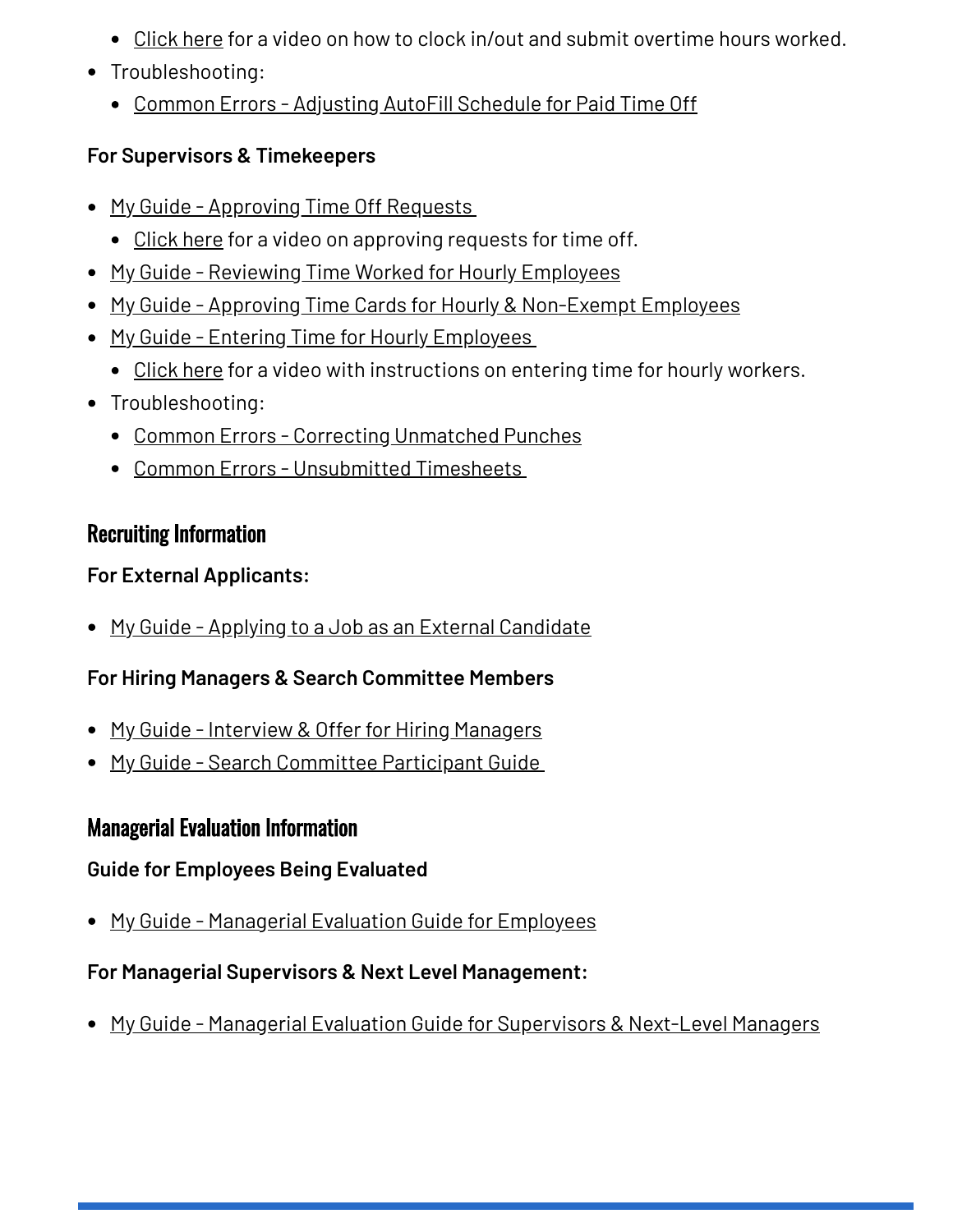# Human [Resources](https://www.kean.edu/offices/human-resources)

| Employment                                  |
|---------------------------------------------|
| <b>Benefits</b>                             |
| Newsletter <sup>1</sup>                     |
| <b>Current Employees</b>                    |
| <b>HR Events Calendar</b>                   |
| <b>Human Resources Forms &amp; Policies</b> |
| <b>Travel Manual</b>                        |
| <b>Kean Workday</b>                         |
|                                             |

**Professional [Development](https://www.kean.edu/offices/human-resources/professional-development-and-training-resources)**

# Kean University

1000 Morris Avenue Union, New Jersey 07083

#### **[908-737-KEAN](tel:908-737-5326) (5326)**

Copyright ©2019 To report an accessibility issue on this website, email [webmaster@kean.edu.](mailto:webmaster@kean.edu)



**Best Colleges**